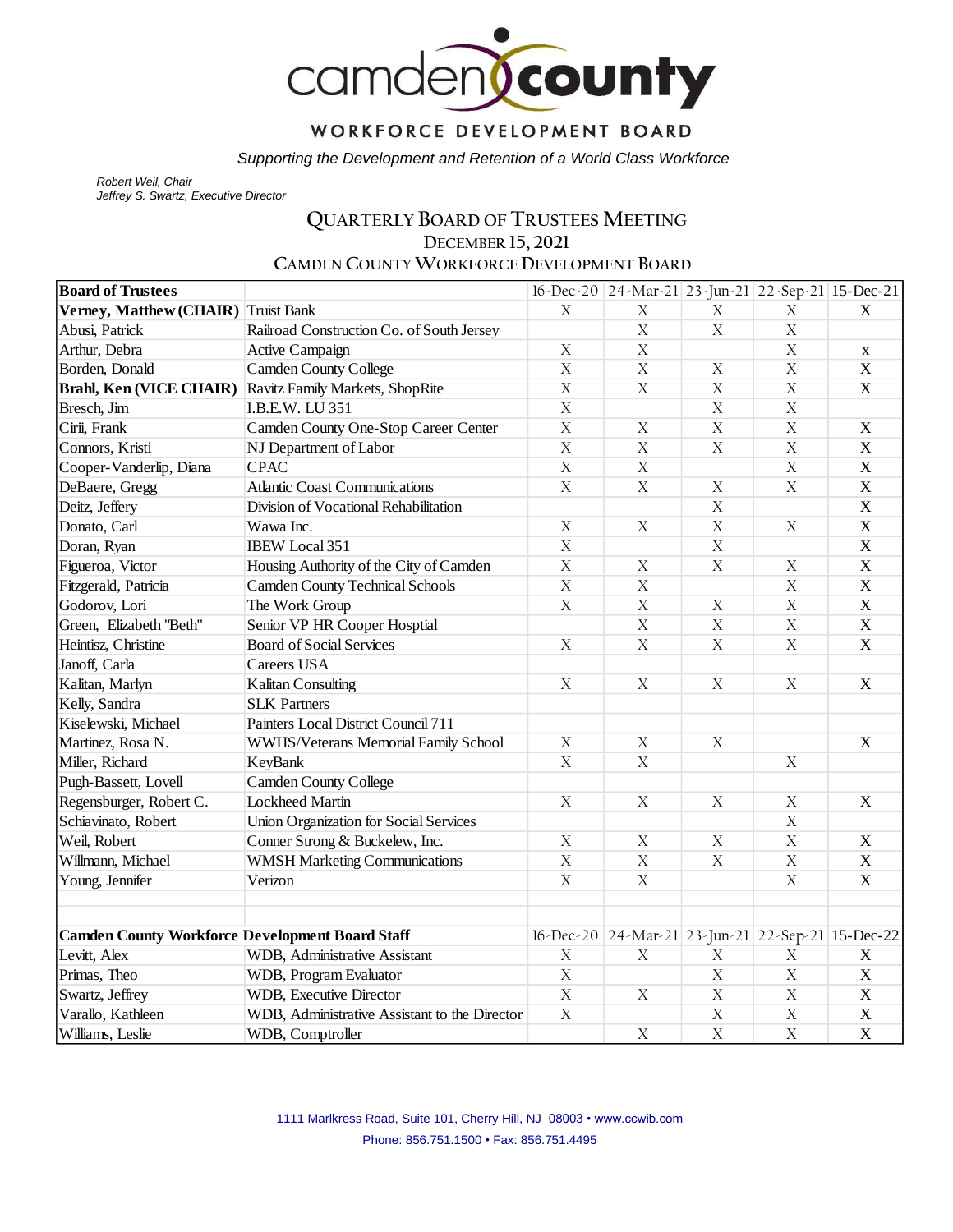| <b>Committee Members</b> |                                           |                  | 16-Dec-20 24-Mar-21 23-Jun-21 22-Sep-21 15-Dec-21 |             |             |                           |
|--------------------------|-------------------------------------------|------------------|---------------------------------------------------|-------------|-------------|---------------------------|
| Banks, Evangeline        | Juvenile Justice Commission               | $\mathbf X$      | X                                                 | X           | X           |                           |
| Barclay, Arthur          | Camden County One-Stop                    |                  |                                                   |             |             |                           |
| Forman, Lois             | Jewish Family & Children Services         | $\mathbf X$      | $\boldsymbol{X}$                                  |             |             | $\boldsymbol{\mathrm{X}}$ |
| Lucas, Angela            | Jewish Employment and Vocational Services |                  |                                                   |             |             |                           |
| McCormick, Carol         | Camden County College, Business Services  |                  | $\boldsymbol{X}$                                  | $\mathbf X$ |             |                           |
| McKelvey, Chris          | NJ Dept. Labor and Workforce Development  |                  |                                                   |             |             | $\mathbf X$               |
| Page-Soncrant, Jeanne    | LWD, Business Services                    | $\mathbf X$      | $\mathbf X$                                       | $\mathbf X$ |             |                           |
| Pape, Barbara            | Camden County One-Stop                    |                  |                                                   |             |             |                           |
| Peterson, Jyi            | Camden County One-Stop                    |                  |                                                   |             |             |                           |
| Sinclair, Nidia          | Director, Camden County Career Center     |                  |                                                   |             |             |                           |
| Waller, Darchelle        | Winslow Township High School              | $\mathbf X$      |                                                   | $\mathbf X$ | $\mathbf X$ |                           |
| Wardlow-Hurley, Rhonda   | <b>HACC Youth Build</b>                   |                  | $\boldsymbol{X}$                                  | $\bar{X}$   | $\mathbf X$ | X                         |
| Guest:                   |                                           |                  | 16-Dec-20 24-Mar-21 23-Jun-21 22-Sep-21 15-Dec-21 |             |             |                           |
| Abdill, Suzanne          | Depatment of Education                    | $\mathbf X$      | $\boldsymbol{X}$                                  | $\mathbf X$ | $\mathbf X$ | $\mathbf X$               |
| Ayscue, Brian            | Camden County One Stop Career Center      | $\boldsymbol{X}$ | $\mathbf X$                                       | X           | X           |                           |
| Bennett, Ryan            | <b>Truist Bank</b>                        | $\mathbf X$      | X                                                 |             |             | X                         |
| Davis, Pastor Keith      | Camden Dream Academy                      |                  |                                                   | $\mathbf X$ |             |                           |
| Eisenmann, Kevin         | Camden County One Stop                    | $\mathbf X$      |                                                   |             |             |                           |
| Fetty, Brett             | <b>Camden County Technical Schools</b>    | $\mathbf X$      | $\mathbf X$                                       | $\mathbf X$ |             |                           |
| Fussell, Imani           | Camden County Board of Commissioners      | $\mathbf X$      | X                                                 |             |             |                           |
| Fugee, Antoinette        | Center for Family Services, Inc.          |                  |                                                   |             |             | $\boldsymbol{\mathrm{X}}$ |
| Guzman, Elizabeth        | <b>DVRS</b>                               |                  | $\boldsymbol{X}$                                  |             |             |                           |
| Hanna, Kaina             | <b>Camden County College</b>              | $\boldsymbol{X}$ | $\mathbf X$                                       | $\mathbf X$ |             |                           |
| Hill, Lauren             | <b>Camden County College</b>              | $\rm X$          | $\mathbf X$                                       | $\rm X$     | X           |                           |
| Iannucci, Susan          | <b>Camden County College</b>              | $\bar{X}$        |                                                   | $\bar{X}$   |             |                           |
| Guest:                   |                                           |                  | 16-Dec-20 24-Mar-21 23-Jun-21 22-Sep-21 15-Dec-21 |             |             |                           |
| Leonetti, Mike           | Camden County One-Stop                    |                  |                                                   | $\mathbf X$ |             |                           |
| McFarland, Salama        | Camden County Board of Social Services    | X                | $\mathbf X$                                       | $\mathbf X$ |             |                           |
| McKelvey, Chris          | NJ Dept. Labor and Workforce Development  |                  | $\mathbf X$                                       |             |             |                           |
| Mendez, Kelly            | Camden County Board of Social Services    | X                |                                                   |             |             |                           |
| Quinones, Cris           | Wawa                                      |                  |                                                   |             |             | $\mathbf X$               |
| Robinson, Terrenny       | NJ Industry Partnerships                  | $\mathbf X$      | $\mathbf X$                                       | $\mathbf X$ | $\mathbf X$ |                           |
| Schafer, Derena          | <b>Camden County College</b>              |                  |                                                   |             |             | $\mathbf X$               |
| Veneziani, Jennifer      | <b>DVRS</b>                               |                  |                                                   |             |             |                           |
| Venable, Margo           | <b>Camden County College</b>              |                  | X                                                 | X           | X           |                           |
| Williams, Rev. Michael   | Abundant Life Fellowship Church           |                  | X                                                 | X           | $\mathbf X$ | X                         |
| Young, Jonathan          | Camden County Board of Commissioners      | $\mathbf X$      | X                                                 |             | $\mathbf X$ |                           |

#### WELCOME

- ➢ Matthew Verney, WDB Chair, called the meeting to order at 8:30am, and welcomed attendees to the December Quarterly Board of Trustees Meeting.
- ➢ Alex Levitt took an official roll call of Board members in attendance.
- ➢ Matt led those in attendance in the Pledge of Allegiance.
- ➢ Rev. Michael Williams gave the invocation.
- ➢ Commissioner Jonathan Young thanked the partners for serving their constituents in the county and reminded them to tell non-profits to apply for an available grant through his office and to also guide the public there for assistance with food or rent during the holiday season. He spoke of using various opportunities to assist others in need and wished everyone happy holidays and thanked the attendees for everything they do for people of Camden County who are in need.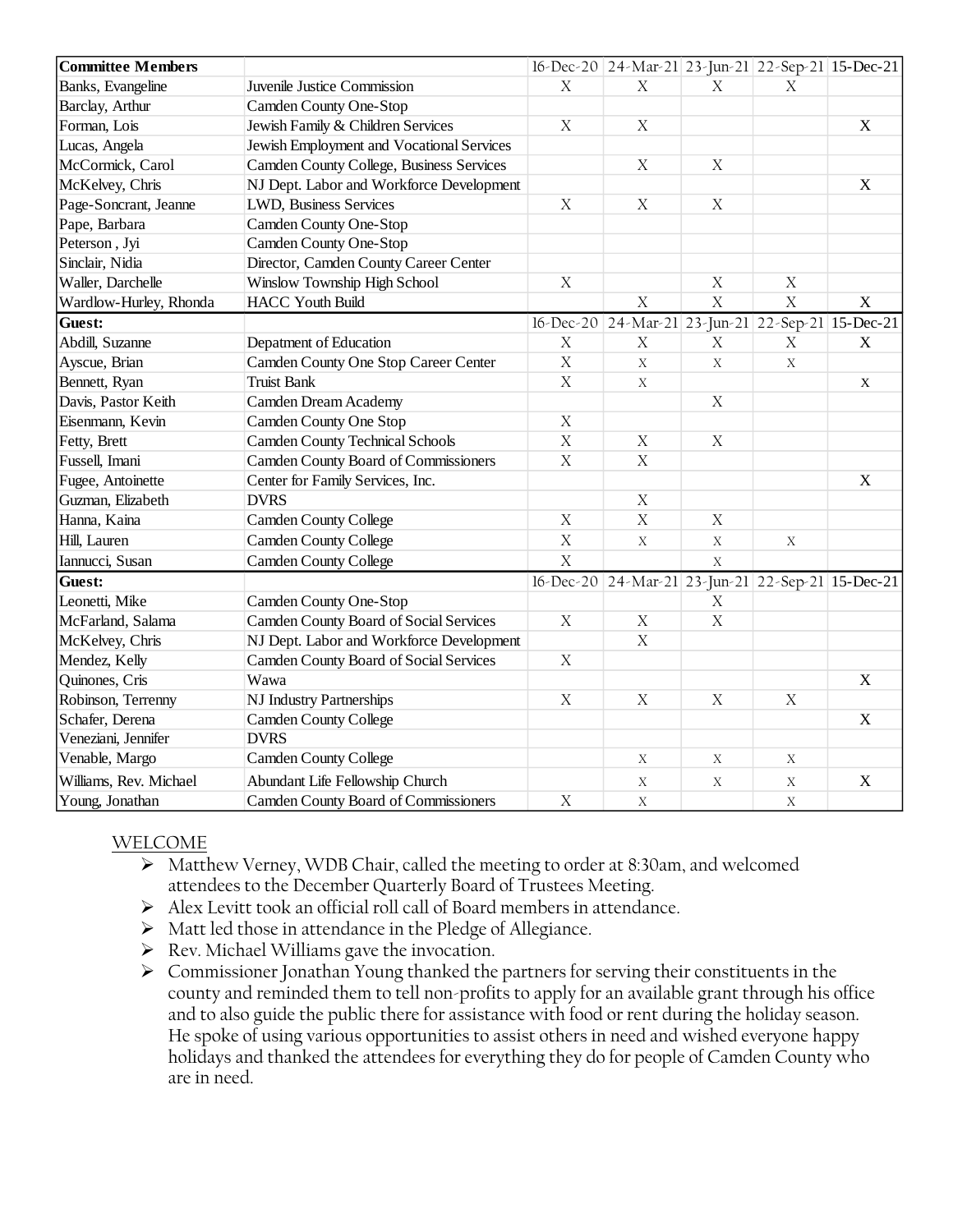#### BUSINESS MEETING - SUNSHINE LAW

➢ Ken Brahl, Vice Chair, read the following: In accordance with the Sunshine Law and the public's right to know, we are required to provide adequate advance notice of our meetings. This meeting was advertised on the WDB's website, and in the Courier Post on December 6, 2021. Therefore, the public is welcome to witness the process by which governmental decisions are made and see democracy in action. Due to the COVID19 restrictions the notice of this meeting was emailed to members and previous guest attendees in advance.

## APPROVAL OF MEETING MINUTES

➢ A digital copy of the minutes from the last Quarterly Meeting of September 22, 2021, was sent electronically to the full Board of Trustees for review. Ken requested a motion to approve the minutes from that meeting. Carl Donato made the first motion. The motion was seconded by Michael Willman. By a unanimous vote of the affirmative, the motion was carried, and the minutes for September 22, 2021, were approved.

## INDUSTRY DISCUSSION

➢ Matt commented that he and Jeff saw a video on CBS This Morning called "Back to the Office, Maybe" that they thought would be good to share with the Board. The video showed that 60% of working Americans prefer to work from home or remotely at least part of the time when employers are trying to get employees to come back into the office. With evidence that remote work is effective, it is more than likely that a hybrid model with the flexibility of office and remote work will evolve as the norm in business operations.

## GUEST SPEAKER

**Karen Carroll, State Director of the Division of Vocational Rehabilitation Services, NJ DOL LWD** After reading her extensive bio, Matt then introduced Karen Carroll, State Director of the Division of Vocational Rehabilitation Services. She thanked Matt for the introduction and thanked Jeff Dietz, Manager of the Camden County field office and his team for their work for the DVR consumer and went on to explain the restructuring of DVR.

- Karen noted that the DVR is now under the directorate of Assistant Commissioner Dr. Cheryl Yarborough of the Employment Accessibility Services. The DVR of it is now joined with two other divisions in the DOL, the Division of Disability Determination Services and the Division of Temporary Disability and Family Leave Insurance. These three divisions are now under one office, specifically to address the needs of people with disabilities, but the way the DVR functions will not change. She stated the pandemic has increased the challenges of meaningful employment successful outcomes for people with disabilities when they are among those who are most disproportionately affected by significant barriers to employment opportunities and lower wages. She asked that, in a future Business Services Outreach meeting, the DVR team could speak to the topic of employers and the associated myths of employing disabled people.
- Since October 18, 2021, DVR staff has been full time in the office and committed to assisting clients in gaining employment. The DVR has embraced offering virtual trainings, which allows for more frequency and broader outreach. For example, the Community Rehabilitation Program Unit which has conducted a full array of trainings over the past year, including pre-employment transition services, and are exploring other trainings as well. The implementation of WIOA has added to the expectations of DVR. The DVR is looking at strategic planning and what its strategic objectives are and will reach out to WDB partners and DVR staff to participate in the planning. Carol and Dr, Yarborough have been working what they call on "A Career Pathway Partnership for Employment Accessibility" to begin to identify all the components and partnerships needed in the plan. This plan includes a consortium of county college for adaptations to existing programs, internships, creating incentive programs for employers to hire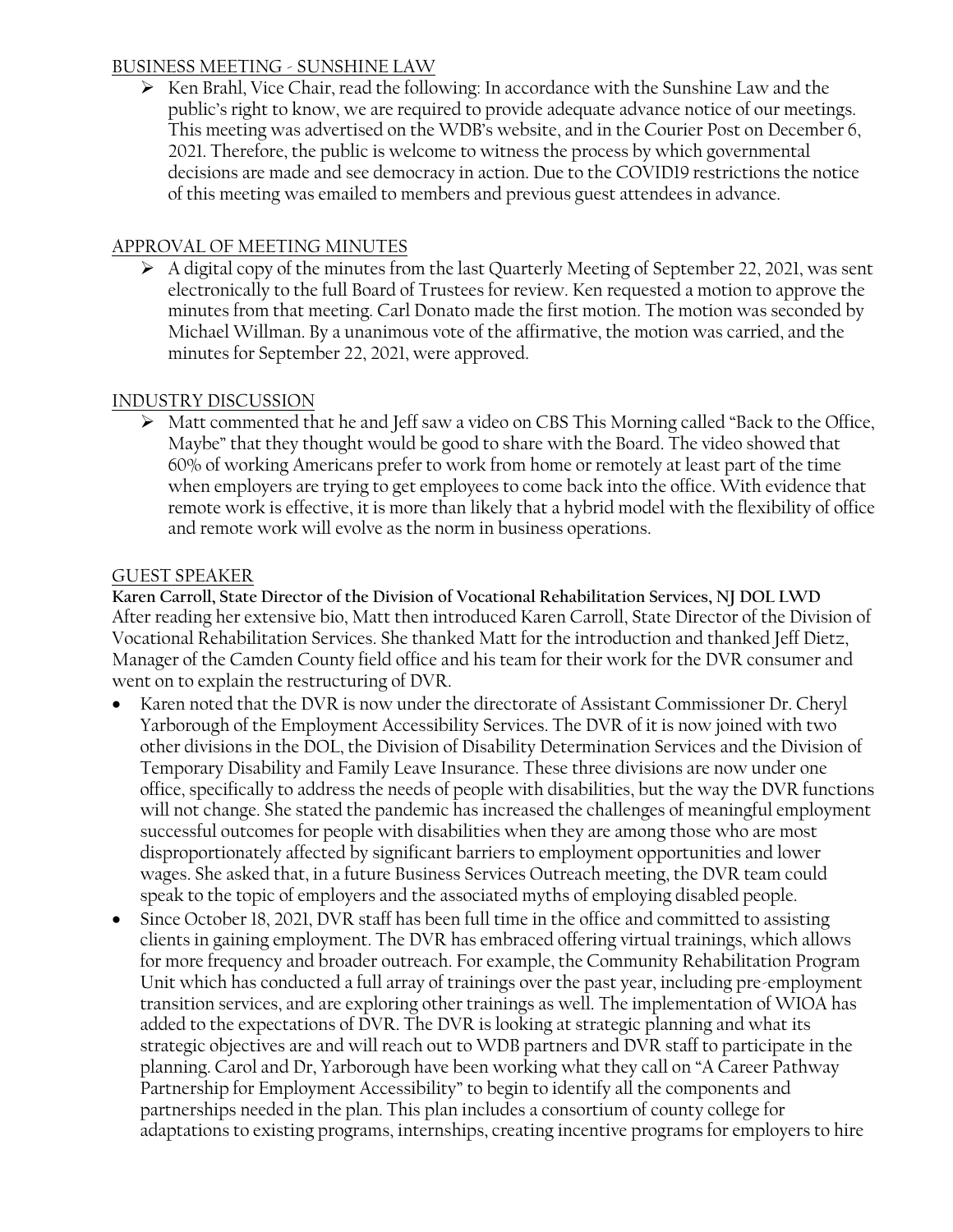people with disabilities, improving access to underserved schools and utilizing the "Employment First" initiative to allow competitive and integrative employment to be the first and preferred option for people with disabilities and specifically, people with significant disabilities.

Matt Verney thanked Karen for her time and informative input in the meeting and noted that the WDB looks forward to doing all it can to support the DVR's objectives.

#### ONE STOP CAREER CENTER UPDATES

Matt introduced Frank Cirii, Local Area Operations Director, to give an update about One-Stop Career Center operations.

- ➢ Frank reported that the One-Stop has been opened to the public in-person by appointment as well as virtually and things have been going well. They continue to try to assist individuals who need to speak to a representative from unemployment. One-Stop staff continues to provide information that may be helpful to claimants to reach UI, and to make them aware of training available to them. Staff continues to bring attention to the QR code for the One-Stop website. Links to all the One-Stop partners and State offices are available there.
- $\triangleright$  A WIOA Performance Report Titles I and III was shared. The report showed there has been a slight up-tick in trainings for the medical, tech, and CDL fields, all of which are in-demand and have great income potential. The workforce participation rate of 4.4% is a large drop from the participation rate of 31.9% in January 2020. A large gain was shown in credentialling for adult dislocated adult workers, but not in the youth segment. Referrals are needed for training. Employment overall is low, but hopefully will show improvement in the future.
- ➢ With the paperwork complete, the new Incumbent Worker Training Program is looking for potential businesses to participate in funded training to upskill their employees and improve retention.
- ➢ Frank offered special thanks to Brian Ayscue, a counselor, and Barbara Pape, a finance professional, who are retiring after spending their careers being of service at the One-Stop. He thanked the entire WDB staff and Jeff for their continued help and support. Frank then thanked the County Commissioners, specifically, John Young for his commitment to service in the county's communities, and Deputy County Administrator, Jim Rhodes. In conclusion, Frank wished all in attendance safe and happy holidays. Matt thanked Frank and his staff for all the work that they do.

## YOUTH VIDEO PRESENTATION

➢ Matt told the Board about a video being produced to bring awareness to training that is available to young people at the One-Stop, featuring the success stories of participants. He thanked Alex for his work on the project.

## JEFFREY S. SWARTZ, EXECUTIVE DIRECTOR, WDB

➢ Jeff opened with wishing everyone safe and happy holidays. He then thanked his administrative assistant, Kathleen, for her service as she relocates to be with family in Florida. Carl and Matt added their comments of thanks and well wishes to Kathleen.

## ADJOURMENT

➢ Matt noted that if anyone had any questions, comments of concerns, they may reach out to him or Jeff, and thanked everyone in attendance for what they do to improve the lives of others. He then wished everyone safe and happy holidays and a great 2022 and asked for a motion to adjourn the meeting. Frank Cirii made the first motion, seconded by Dianna Cooper- Vanderling. By a unanimous vote to the affirmative the motion was carried, and the meeting adjourned at 9:30am.